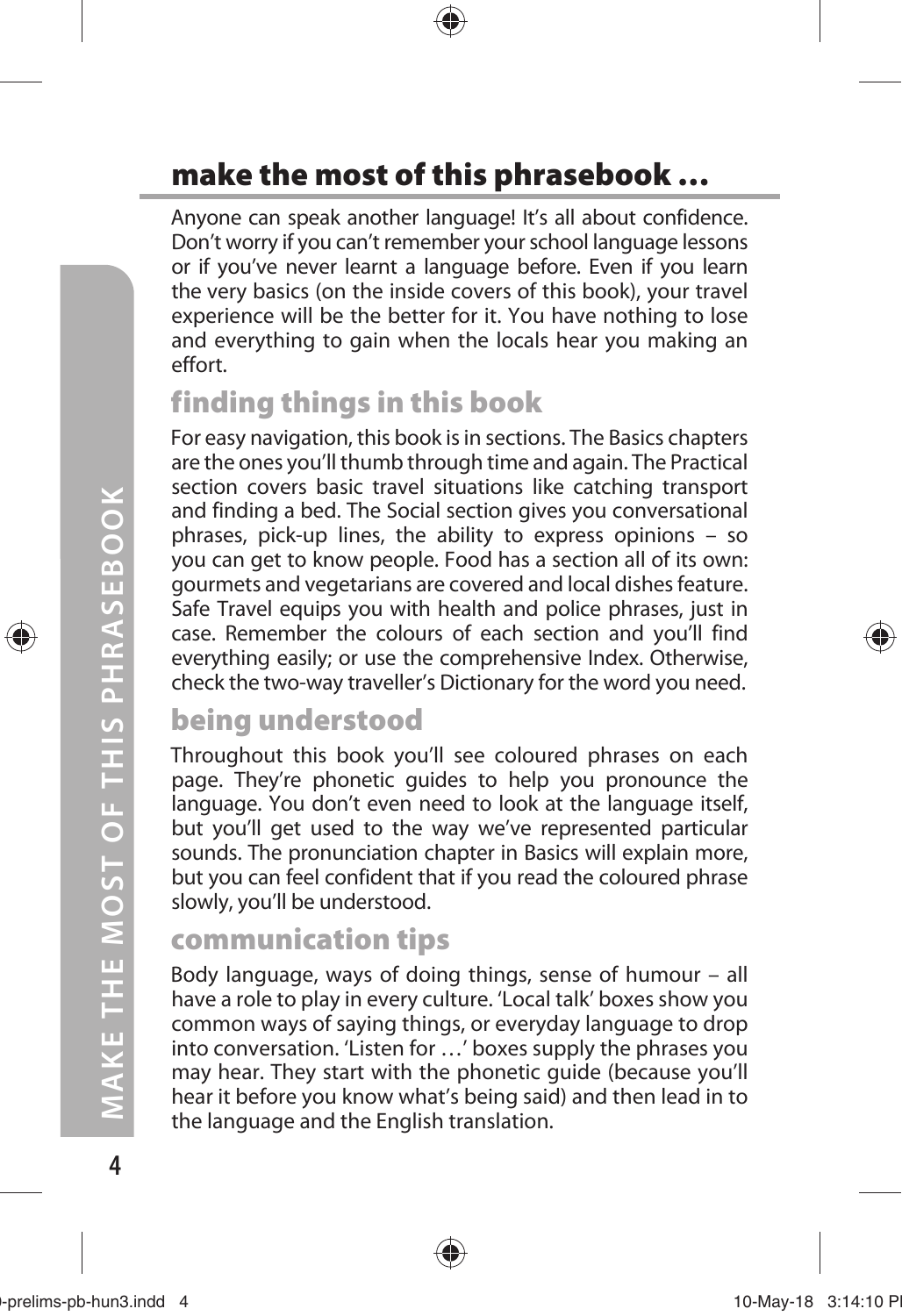# *more than one*

### practical ......................................................39

| more than one |  |
|---------------|--|
| usatiasl      |  |

| have and my & your         |  |
|----------------------------|--|
| prepositionssee case       |  |
| and talking about location |  |
|                            |  |
| talking about location 25  |  |
| thesee a/an & the          |  |
|                            |  |
| word order26               |  |
| language difficulties 27   |  |
| numbers & amounts  29      |  |
| cardinal numbers29         |  |
| ordinal numbers 30         |  |
|                            |  |
|                            |  |
| useful amounts32           |  |
| time & dates  33           |  |
| telling the time33         |  |
| the calendar34             |  |
|                            |  |
|                            |  |
|                            |  |
| during the day36           |  |
|                            |  |
|                            |  |

#### basics ...........................................................11

| pronunciation  11         |  |
|---------------------------|--|
| vowel sounds 11           |  |
| consonant sounds12        |  |
| reading & writing13       |  |
| syllables & word stress13 |  |
|                           |  |
| a-z phrasebuilder 15      |  |
|                           |  |
|                           |  |
| describing things         |  |
| articles see a/an & the   |  |
|                           |  |
| case see me, myself & I   |  |
| comparing things17        |  |
| describing things18       |  |
| doing things 18           |  |
|                           |  |
| me, myself & I22          |  |
| more than one22           |  |
| my & your 23              |  |
|                           |  |
| nouns see me, myself & I  |  |
| and more than one         |  |
| personal pronouns24       |  |
|                           |  |
| more than one             |  |
|                           |  |

#### **transport ............................... 39** getting around ........................39 tickets ..........................................40 luggage ......................................42 plane ...........................................43 bus & coach ..............................44 train .............................................46

| car & motorbike48  |  |
|--------------------|--|
|                    |  |
| border crossing 53 |  |
| border crossing53  |  |
|                    |  |

map ..................................................... 8 introduction ..................................... 9

pointing things out...............see

possession ...............................see

*this & that*

about hungarian ...........................................8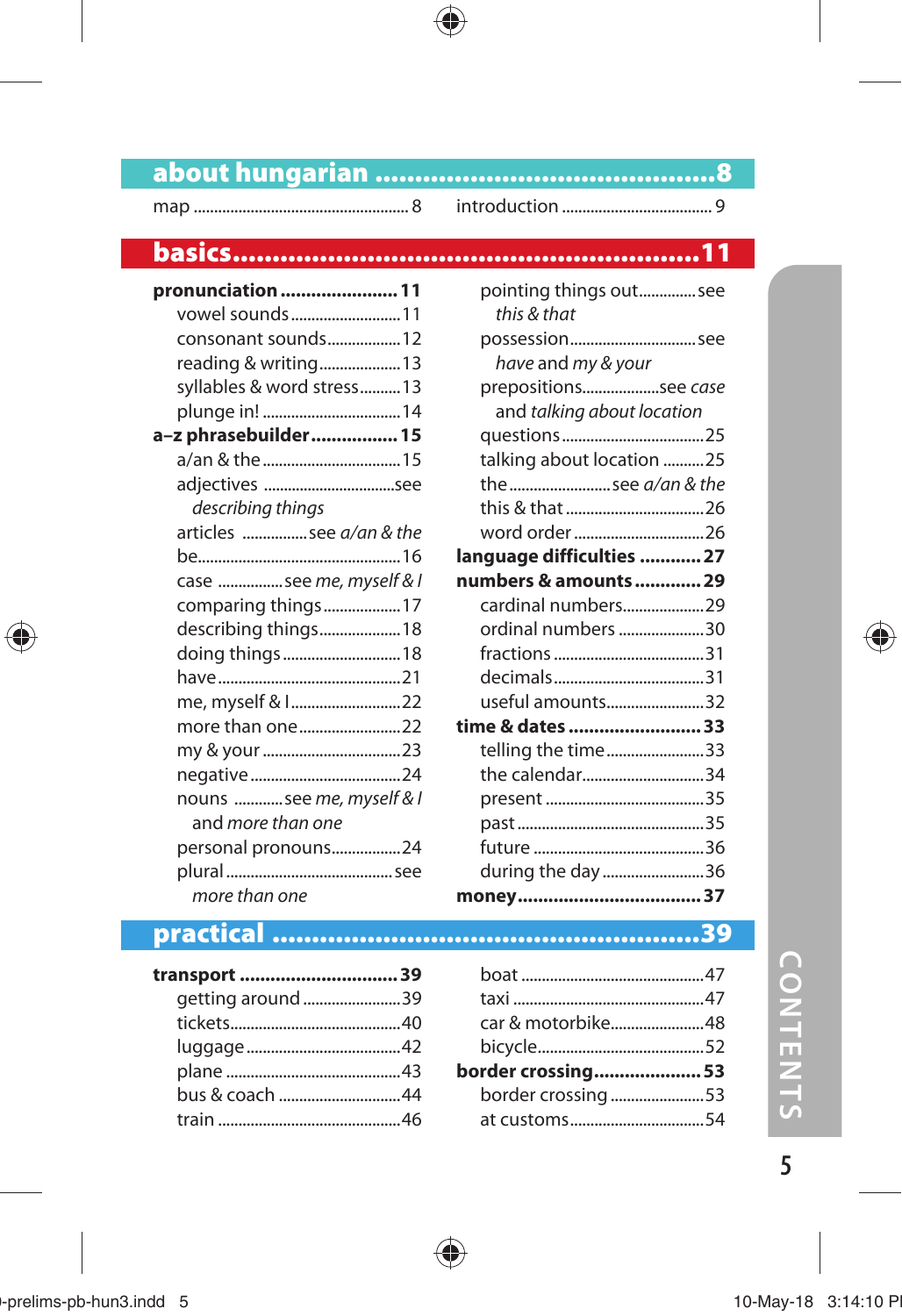| directions  55          |  |
|-------------------------|--|
| accommodation 57        |  |
| finding accommodation57 |  |
| booking ahead &         |  |
| checking in58           |  |
| requests & queries59    |  |
|                         |  |
|                         |  |
|                         |  |
|                         |  |
| staying with locals65   |  |
| shopping  67            |  |
|                         |  |
| making a purchase67     |  |
|                         |  |
|                         |  |
|                         |  |
| hairdressing70          |  |
|                         |  |

| books & reading71          |  |
|----------------------------|--|
|                            |  |
| photography73              |  |
| communications 75          |  |
|                            |  |
|                            |  |
| mobile phone/cellphone79   |  |
|                            |  |
| banking 81                 |  |
| sightseeing 85             |  |
|                            |  |
|                            |  |
|                            |  |
| senior & disabled          |  |
| travellers91               |  |
|                            |  |
| travelling with children93 |  |
| talking with children 95   |  |
|                            |  |

social ...........................................................97

| meeting people 97             |  |
|-------------------------------|--|
|                               |  |
| greetings & goodbyes 97       |  |
| titles & addressing people 99 |  |
| making conversation  100      |  |
| nationalities 103             |  |
|                               |  |
| occupations & studies 104     |  |
|                               |  |
|                               |  |
| interests 109                 |  |
| common interests 109          |  |
|                               |  |
| cinema & theatre  112         |  |
| feelings & opinions 115       |  |
|                               |  |
|                               |  |
| politics & social issues 118  |  |
| the environment 121           |  |
|                               |  |

| going out  123                |  |
|-------------------------------|--|
| where to go  123              |  |
| invitations 125               |  |
| responding to invitations 126 |  |
| arranging to meet 127         |  |
|                               |  |
| romance 129                   |  |
| asking someone out 129        |  |
| pick-up lines  129            |  |
| rejections 131                |  |
| getting closer 132            |  |
|                               |  |
|                               |  |
| problems  135                 |  |
|                               |  |
| beliefs & cultural            |  |
| differences  137              |  |
|                               |  |
| cultural differences  138     |  |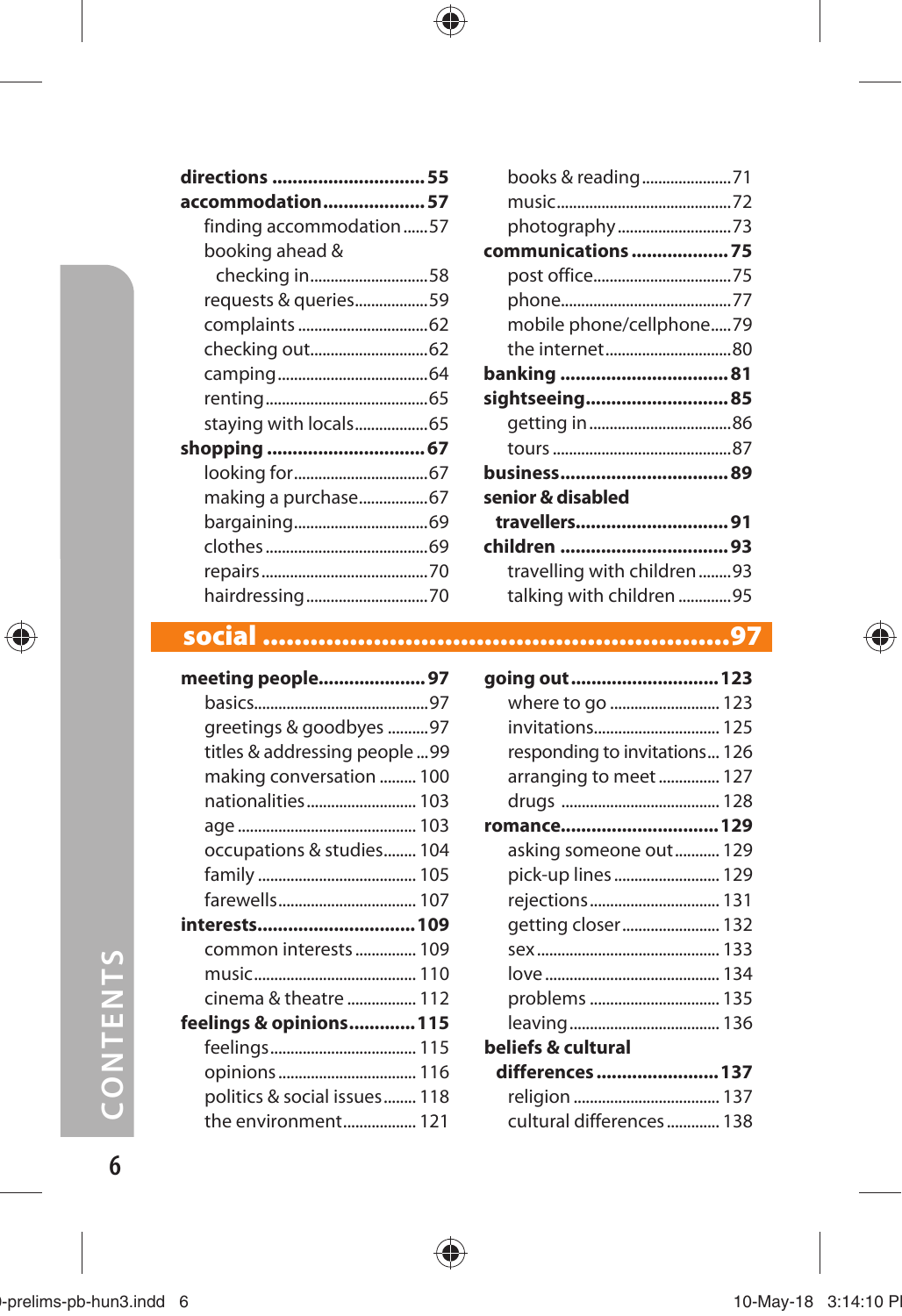| sporting interests  141 |  |
|-------------------------|--|
| going to a game 142     |  |
| playing sport 143       |  |
| extreme sports 145      |  |
|                         |  |
| horse riding  147       |  |
| ice-skating 148         |  |

| water sports 152 |  |
|------------------|--|
| outdoors 153     |  |
|                  |  |
|                  |  |
|                  |  |
|                  |  |

## food ...........................................................157

| eating out………………………157      |  |
|-----------------------------|--|
| key language 157            |  |
| finding a place to eat  157 |  |
| at the restaurant  159      |  |
|                             |  |
|                             |  |
| methods of preparation 164  |  |
| in the bar  165             |  |

| nonalcoholic drinks  166       |  |
|--------------------------------|--|
| alcoholic drinks  166          |  |
|                                |  |
| self-catering  169             |  |
|                                |  |
| vegetarian & special meals171  |  |
| ordering food 171              |  |
| special diets & allergies  173 |  |

## safe travel..................................................183

| essentials183   |  |
|-----------------|--|
| emergencies 183 |  |
|                 |  |
|                 |  |
|                 |  |
|                 |  |

| women's health 193         |  |
|----------------------------|--|
| allergies 194              |  |
| parts of the body  195     |  |
| alternative treatments 196 |  |
|                            |  |
|                            |  |

## dictionaries ...............................................199

english–hungarian dictionary .................................. 199 hungarian–english dictionary .................................. 229

index .........................................................251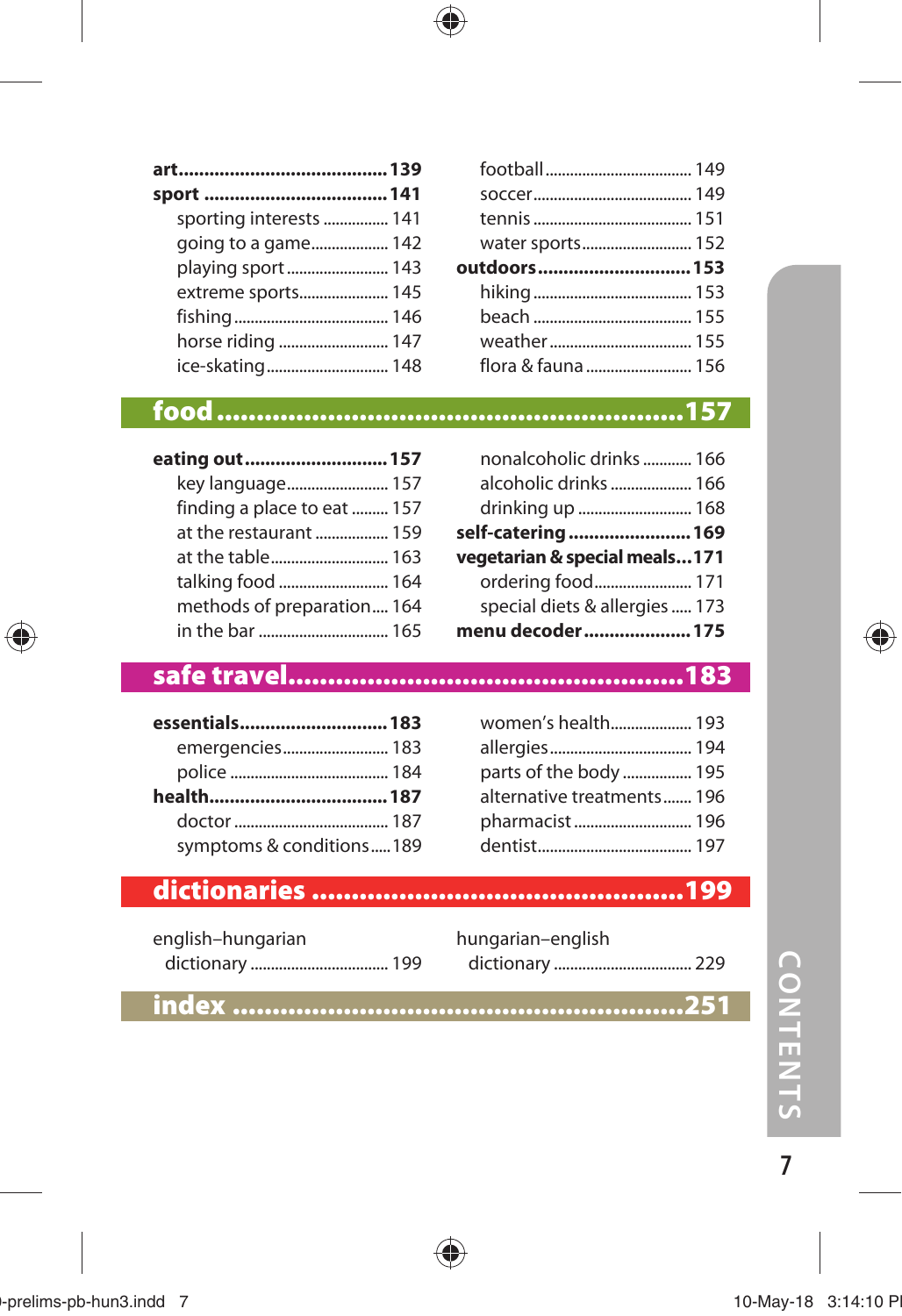# hungarian



Areas delineated as Hungarian minority language areas are approximate only. For more details, see the **introduction.**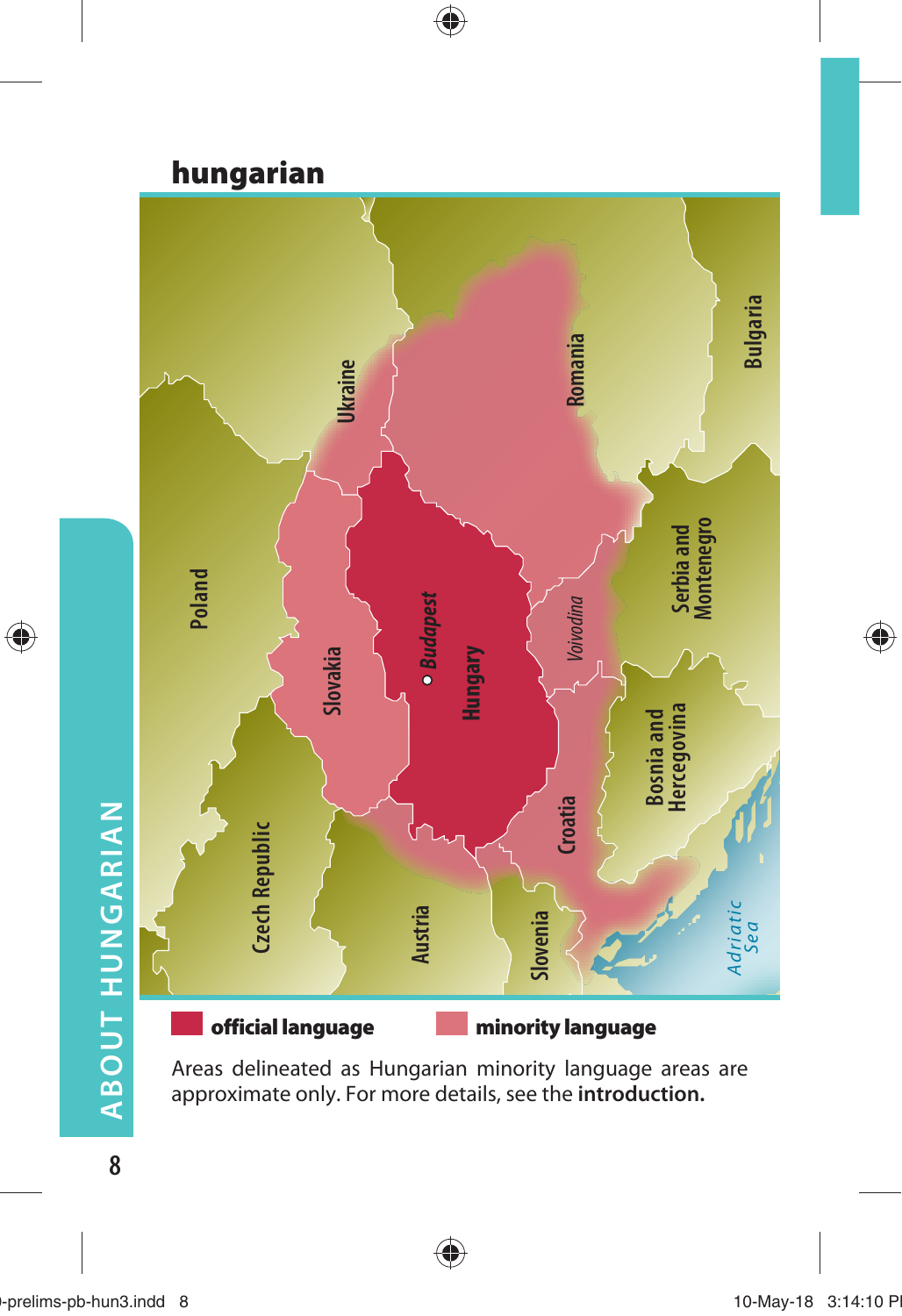Hungarian is a unique language. Though distantly related to Finnish, it has no significant similarities to any other language in the world. If you have some background in European languages you'll be surprised at just how different Hungarian is. English actually has more in common with Russian and Sinhala (from Sri Lanka) than it does with Hungarian.

So how did such an unusual language end up in the heart of the European continent? The answer lies somewhere beyond the Ural mountains in western Siberia, where the nomadic ancestors of today's Hungarian speakers began a slow migration west about 2000 years ago. At some point in the journey the group began to split. One group turned towards Finland while the other continued towards the Carpathian Basin, arriving in the late 9th century. Calling themselves Magyars (derived from the Finno-Ugric words for 'speak' and 'man') they cultivated and developed the occupied lands. By 1000AD the Kingdom

#### **at a glance …**

#### **language name:** Hungarian

**name in language:** *magyar mo*·dyor

**language family:**  Finno-Ugric

**approximate number of speakers:** more than 14.5 million worldwide

**close relatives:** Finnish

**donations to English:** goulash, paprika, vampire of Hungary was officially established. Along the way Hungarian acquired words from other languages like Latin, Persian, Turkish and Bulgarian, yet today the language has changed remarkably little.

 Hungarian is also spoken as a minority language in certain parts of Eastern Europe, such as Slovakia and much of Croatia, the region of Serbia and Montenegro known as Voivodina, and parts of Austria, Romania and the Ukraine. This is a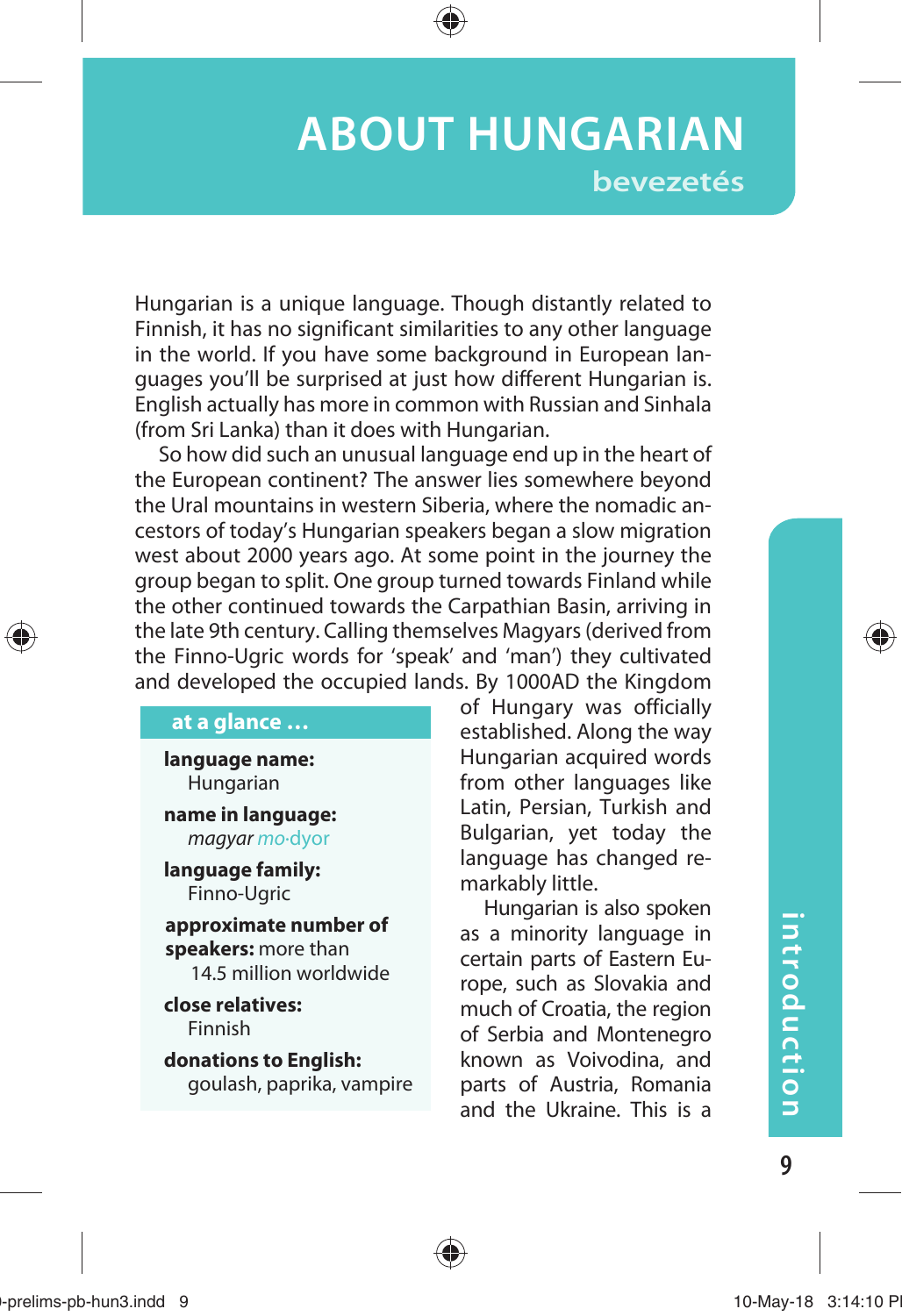legacy of WWI. After their victory, the Allies redivided parts of Europe and formed new nations, with Hungary losing a third of its territory. A great deal of the fierce national pride felt by Hungarians can be traced back to this event.

Hungarian is a language rich with complexities of grammar and expression. These characteristics can be both alluring and intimidating to those who experience it. The Hungarian language is at one and the same time our softest cradle and our most solid coffin', lamented modern poet Gyula Illyés. Indeed, some have suggested that the flexibility of the tongue, combined with Hungary's linguistic isolation, has encouraged the culture's strong tradition of poetry and literature. Word order in Hungarian is fairly free, and it has been argued that this stimulates creative or experimental thinking. For this same reason, however, the language is resistant to translation and much of the nation's literary heritage is still unavailable to English speakers. Another theory holds that Hungary's extraordinary number of great scientists is also attributable to the language's versatile nature.

Whatever the case, Hungarian needn't be intimidating for visitors. This book gives you all the practical phrases you need to get by, as well as all the fun, spontaneous phrases that lead to a better understanding of Hungary and its people. Once you've got the hang of how to pronounce Hungarian words, the rest is just a matter of confidence. You won't need to look very far to discover the beauty of the language and you may even find yourself unlocking the poet or scientist within. Local knowledge, new relationships and a sense of satisfaction are on the tip of your tongue. So don't just stand there, say something!

# abbreviations used in this book

| a adjective             | n            | noun        |
|-------------------------|--------------|-------------|
| f feminine              | рI           | plural      |
| inf informal            |              | pol polite  |
| lit literal translation |              | sg singular |
| m masculine             | $\mathbf{V}$ | verb        |
|                         |              |             |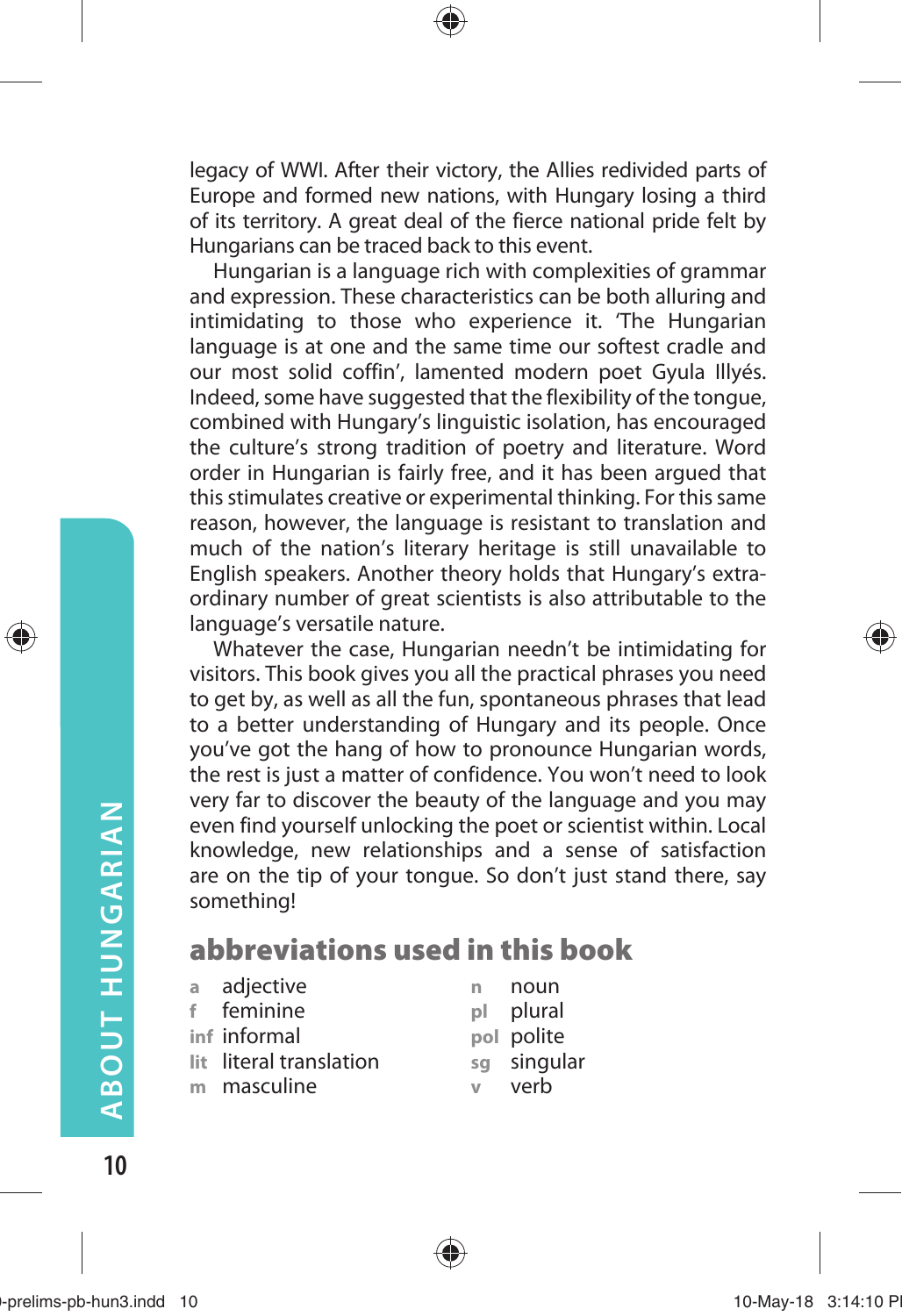The Hungarian language may look daunting with its long words and unusual-looking accents, but it is surprisingly easy to pronounce. Like in English, Hungarian isn't always written the way it's pronounced, but just stick to the coloured phonetic guides that accompany each phrase or word and you can't go wrong.

# vowel sounds

Hungarian vowels sounds are similar to those found in the English words listed in the table below. The symbol ˉ over a vowel, like ā, means you say it as a long vowel sound. The letter y is always pronounced as in 'yes' (see **consonant sounds**).

| symbol   | english<br>equivalent                                   | hungarian<br>example(s) | transliteration           |
|----------|---------------------------------------------------------|-------------------------|---------------------------|
| aa       | father                                                  | hátizsák                | haa-ti-zhaak              |
| ay       | tray (similar<br>to ai in main)                         | én                      | ayn                       |
| e        | bed                                                     | zsebkés                 | zheb-kaysh                |
| ee       | meet                                                    | $\epsilon$ im           | tseem                     |
| eu       | her or French neuf zöld                                 |                         | zeuld                     |
| i        | hit                                                     | rizs                    | rizh                      |
| $\Omega$ | hot                                                     | gazda                   | goz-do                    |
| oy       | boy                                                     | megfojt,<br>komoly      | meg·foyt,<br>kaw·moy      |
| aw       | law but short                                           | kor                     | kawr                      |
| ū        | pull                                                    | utas                    | $u$ -tosh                 |
| ew       | like i but with<br>rounded lips, like<br>u in French tu | csütörtök               | chew <sub>teur-teuk</sub> |